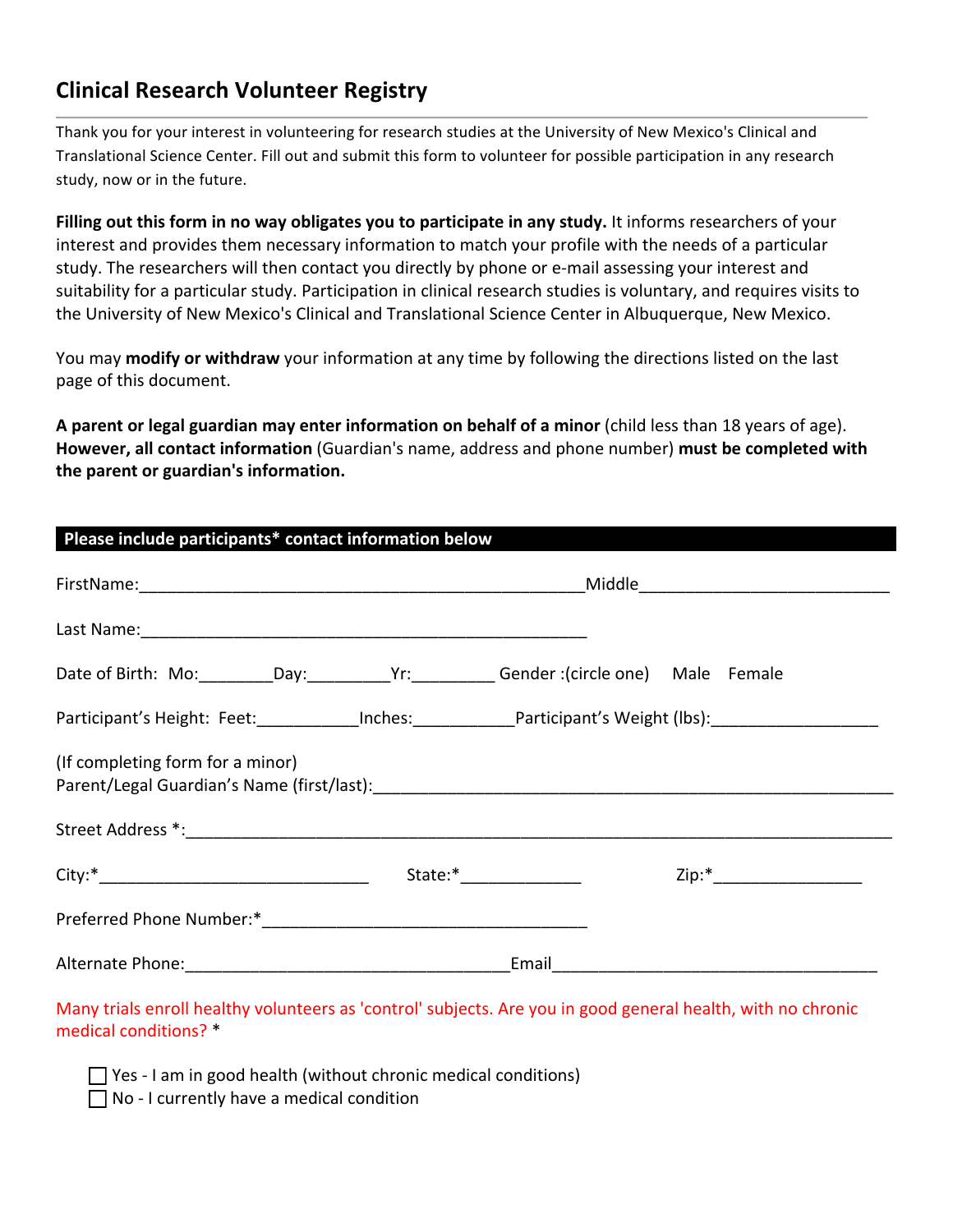## **Optional Information**

The remaining fields are not required, but may prove helpful in screening your information for potential study matches.

Race: (Select all that apply)

|                         | American Indian or Alaska Native          | Asia | <b>Black or African American</b> |                    |
|-------------------------|-------------------------------------------|------|----------------------------------|--------------------|
|                         | Native Hawaiian or Other Pacific Islander |      | White or Caucasian               | More than one race |
| Ethnicity: (Select one) | Hispanic/Latino                           |      | Non-Hispanic/Non-Latino          |                    |

Please use this space to list conditions or diseases a doctor has told you that you have. This information is optional, but providing it may help researchers match you with studies that fit you personally.

#### Please include any additional comments here:

| Are you updating information that you previously provided? (circle one) | Yes  <br>No I |
|-------------------------------------------------------------------------|---------------|
| Yes<br>Would you like to be removed from this registry? (circle one)    | No I          |
| Are you giving us a phone/verbal consent? (circle one)<br>Yesl          | $No$          |
| (A copy of the consent was mailed to the patients:<br>Yes (date):       | No (reason):  |
|                                                                         |               |